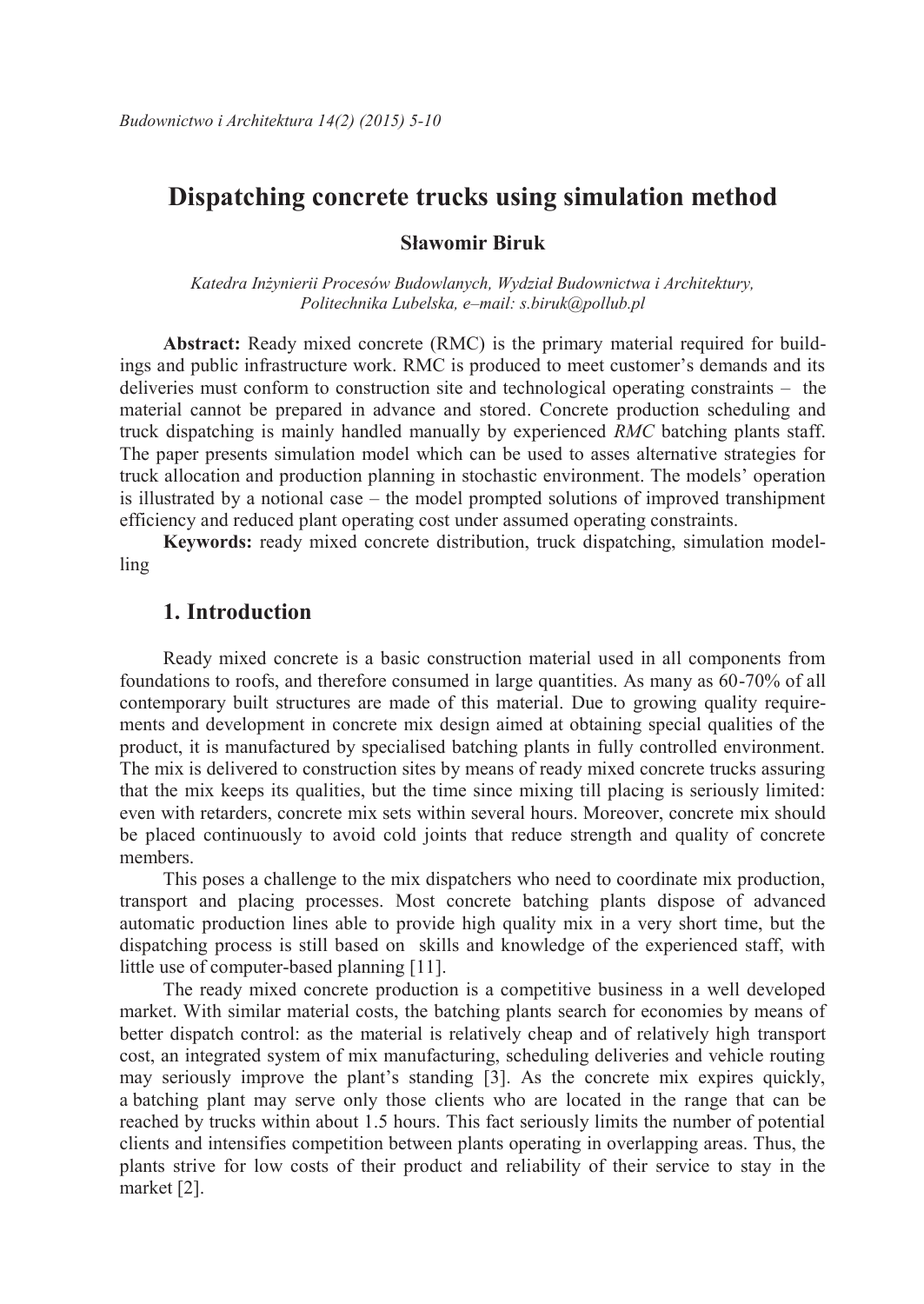# **2. Ready mixed concrete transportation process**

The time since mixing till placing should be no longer than concrete setting time in particular conditions. To deliver the mix within this "usability window", one has to plan vehicle routes and schedule production so that at the moment that the substrates have been mixed, a truck was ready to collect the mix. Delays and breaks may lead to wasting the whole batch. Having too many trucks queuing for the mix is also not economical.

The mix is a custom-made product: each batch is prepared for a particular client. Therefore, as the batch is loaded into a truck, the truck must be directed to a particular construction site. The dispatcher is in no position to change its destination. Moreover, is quite usual that the construction sites served by a plant are congested or of limited unloading capabilities and cannot receive more than one truck at a time. In this case, to assure continuity of concreting works, the mix production and deliveries need to be scheduled with utmost care.

Feng et al. [2] classify orders for concrete mix in two categories: those placed in advance – at least one day ahead of concrete works, or those placed at the day of concrete works. The latter orders may seriously affect operations of a batching plant, and the dispatcher needs to decide quickly whether accepting such orders is possible and how it affects operating schedules.

The daily demand for the mix is not uniformly distributed. Feng et al. [2] observed that peak hours occur between 9:30 and 11:30 and between 14:30 and 17:00, whereas Matsatsinis [5] and Naso et al. [6] maintain that the demand is clearly higher between 7:00 and 9:00 and later between 13:00 and 15:00. The peak hours are especially challenging for the production, dispatch and transport crews.

### **3. Optimisation models of concrete mix dispatching processes**

The integrated system for production and dispatch scheduling is to allow for constraints specific for the concrete mix and fresh concrete. Time is the crucial factor, and this makes mathematical model complex, and optimisation process difficult.

Tommelein and Li [9] approach this problem as a *just-in-time* production system. They analyse the mix supply chains with regard to requirements of production process and material qualities, putting forward two models of supply chains. The first one assumes that the plant takes responsibility for the deliveries, the other one transfers all transport tasks to the client (used sometimes for sites located in city centres with strict constraints of noise emission or traffic disturbance – the works must be scheduled for particular hours).

Matsatsinis [5] developed a decision support system for managing two types of means of transport: truck mounted mix pumps and ready mixed concrete trucks. This model was formulated as a multi-depot multi-vehicle routing problem with time windows. The objective function minimizes operating costs of the system and increases service quality level.

Feng et al. [2] investigated in detail into the factors affecting truck routing and scheduling. They proposed a model based on a genetic algorithm and simulation aimed at minimizing truck queuing time. They provided also a user-friendly software facilitating the process of dispatching concrete trucks.

A metaheuristic algorithm for the mix dispatching problem was proposed also Naso et al. [6]. Their model is aimed at minimizing the cost of mix distribution. This cost includes loading, transport, unloading, and additional costs related e.g. with hiring trucks and crew overtime. The model was programmed in Matlab, and its applicability was illustrated by a case of a Dutch batching plant.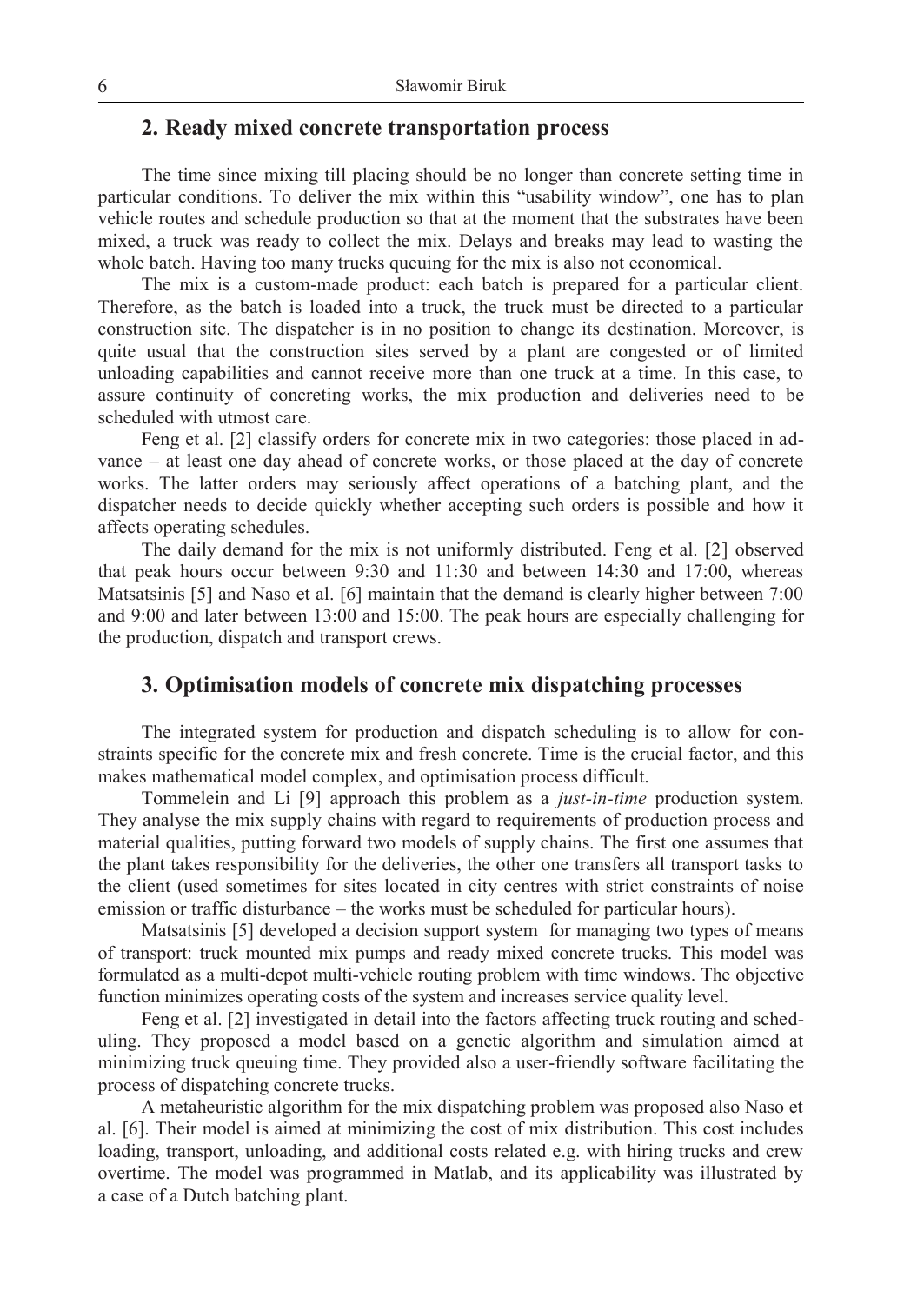Asbach et al. [1] put forward a mixed linear programming model of mix deliveries with the objective function that minimizes the sum of transport costs and penalties for not fulfilling the order. Due to the model's complexity, it cannot be solved by means of popular solvers, so the authors resorted to their own metaheuristic algorithm and assessed its efficiency.

Park et. al. [7] expanded the scope of modelling from production and dispatch of the mix by allowing for the batching plant supplies with cement and aggregates. The model was solved by means of a customized continuous dynamic simulation system, and a software facilitating operation of the plant was developed and tested in one of plants in Singapore.

Yan et al. [11] integrated scheduling of mix production and vehicle routing. The model is based on time-location diagram with five types of arches to represent operations of the plant and the trucks (truck idle time, truck work, loading or waiting for loading, unloading and returning to the plant, termination of work and returning to the base). The model was then enhanced by allowing for additional constraints: crew overtime cost [13] and traffic-related occurrences [12].

Yan et al. [10] considered that transport time is a random variable. Their dispatching model was formulated as a mixed integer network flow problem with side constraints. The model's applicability was tested by simulations.

Computer simulations were frequently used in the analysis of concrete mix batching plant operations. Wakefield and Sears [14] used Petri Nets, and Zayed and Halpin [15] – a Microcyclone network. In both this cases the models were simulated with various resource combination to evaluate productivity of a concrete plant and utilization of equipment. Sobotka et al. [8] used simulation method to reengineer operations of a batching plant. The aim of research was to improve production management by reducing activities that, from the customer's point of view, do not add value to the service. Lu and Lam [4] developed a special-purpose simulation tool for rapid modelling of a typical one-plantmultisite system of concrete production and delivery based on a simplified discrete-event simulation approach. All these attempts speak in favour of applying simulation to assessing and modelling operations of batching plants under a variety of conditions. However, a general model that allows for all identified constraints in random environment.

## **4. The simulation model for dispatching concrete trucks**

The author puts forward a simulation model for dispatching concrete trucks aimed at assessing continuity of concreting works in constructions sites and the time since mixing till placing concrete mix. It was programmed with *GPSS World* discreet simulation language by *Minuteman Software*. The programme comprises three modules: declaration of input, simulation engine, and collection of simulation data.

The first module requires that the following parameters are defined:

- number of destinations (construction sites) together with their demand for the mix expressed by the number of truckloads to be delivered,
- as-planned start of concrete placing (hour) at each site, given as a delay from the start of a work shift in the site,
- number of available concrete trucks.
- number of concrete mixers at the batching plant (which implies how many trucks can be potentially loaded at the same time),
- distribution type and parameters for truck loading time,
- distribution type and parameters for loaded trucks travel time at the route to each site,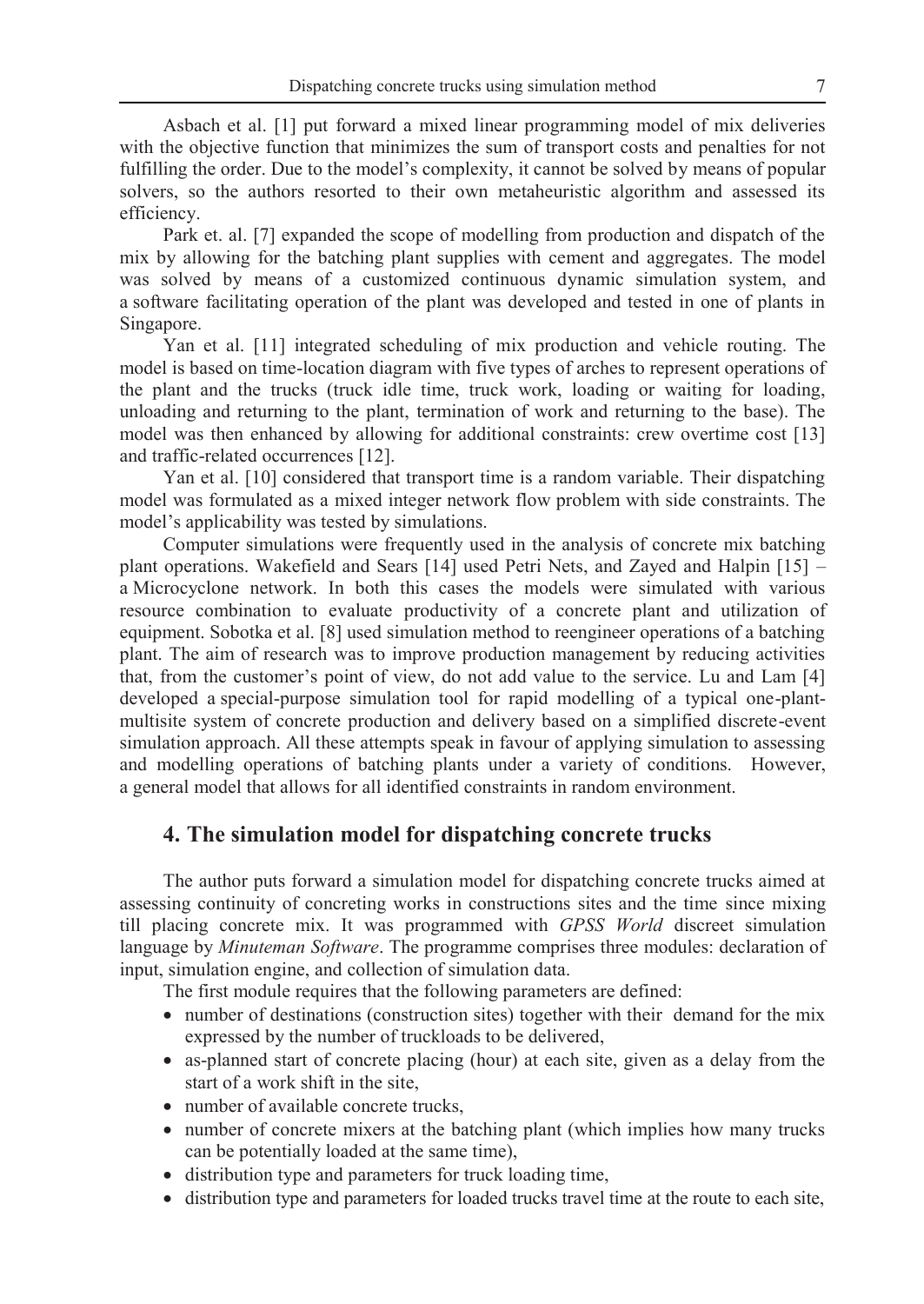- distribution type and parameters of truck unloading times in each site,
- distribution type and parameters of the time of empty truck return from each site.

Travelling times depend mostly on the distance between the plant and the site, and the number of crossroads (in urbanized areas). Unloading time depends mostly on the type of concrete member and methods of delivering the mix from the truck to the formworks (by means of pumps, crane skips, dumpers etc.).

The second module (Fig. 1) imitates operations of the concrete trucks and concrete plant. As the shift begins, the trucks (their number is a parameter of the simulation model) queue at the mixers to be loaded. At this point, destinations of the trucks are decided (as well as the product they are loaded with – each site may require a different mix); a variety of strategies may be adopted at this point. For instance, destination of a truck can be chosen in a random manner, or a truck is sent to a site with a shortest queue. Trucks are loaded (loading time) and travel to the sites (travel time), where they form a queue waiting to be unloaded. It was assumed that only one truck can be unloaded at a time. As the unloading process is completed, the truck returns to the plant and, if the demand of the sites was not satisfied yet, they queue for another batch of the mix. The procedure is repeated until all sites receive as much mix as was ordered.

### **5. Optimizing the allocation of concrete trucks – an example**

In the analysed case, one batching plant serves five construction sites. Each site has a demand for the mix expressed by the number of truckloads (so the assumption was each batch delivered to each site is of the same volume). These demands are listed in Table 1. The concreting works at each site start at the same time.



Fig. 1. Diagram of the "simulation engine"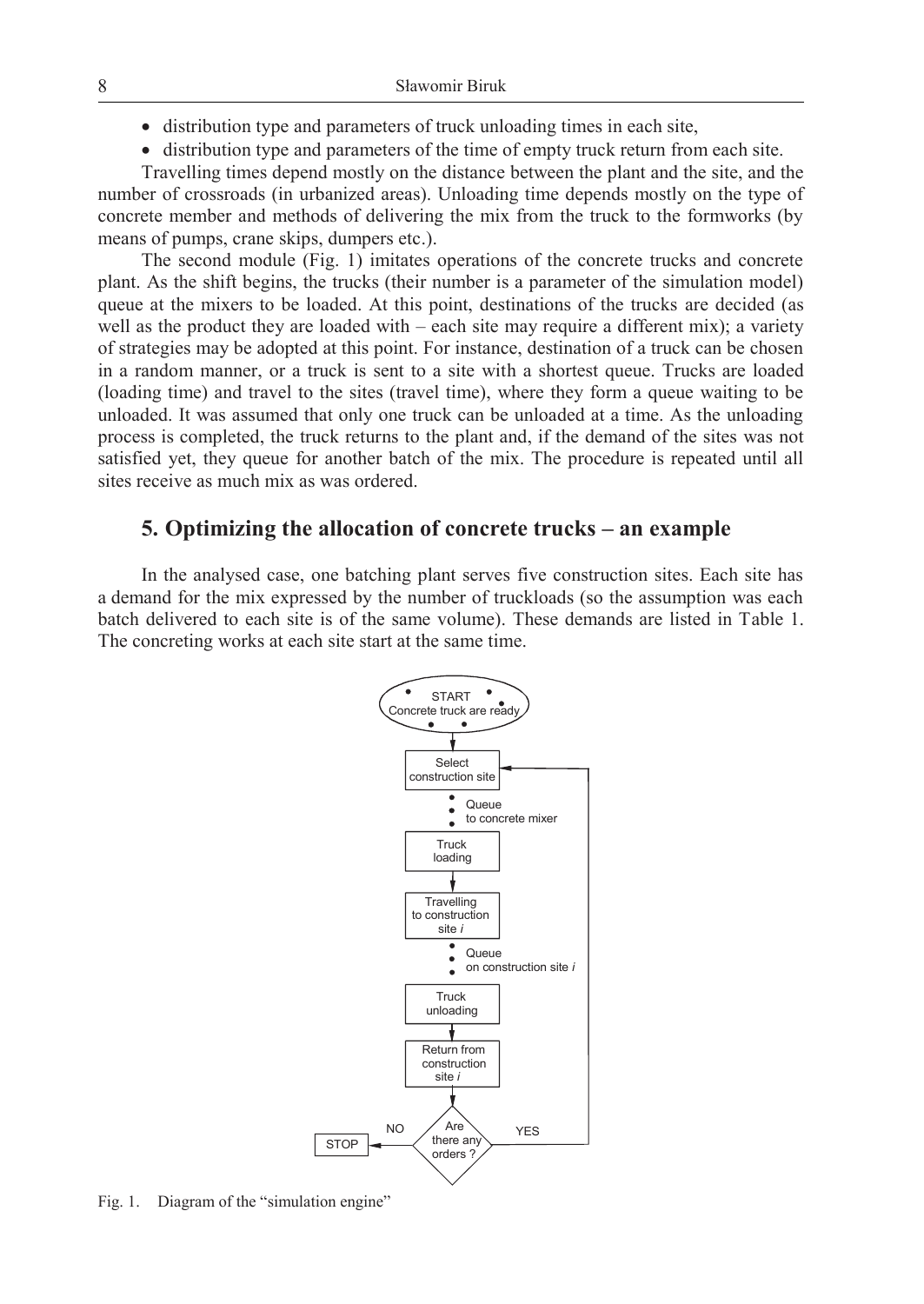The plant is equipped with only one mixer, so that only one truck can be loaded at a time. It was assumed that the loading time is a random variable of a triangular distribution defined by the optimistic ( $t_a = 5$  min), the pessimistic ( $t_b = 9$  min), and the most likely ( $t_m =$ 6 min) values. It was assumed that the components of the transport cycles are also of a triangular distribution with the optimistic, pessimistic and most likely values quoted in Table 1.

| Site ID | Demand for the  | Travel time, minutes | Unloading time, | Return time, |
|---------|-----------------|----------------------|-----------------|--------------|
|         | mix. truckloads |                      | minutes         | minutes      |
|         |                 | (12, 20, 15)         | (8.12.9)        | (10, 17, 12) |
|         |                 | (28, 45, 33)         | (6.9.7)         | (26, 43, 31) |
|         |                 | (22.35.26)           | (12, 18, 14)    | (19, 30, 24) |
|         |                 | (15, 22, 17)         | (9,15,11)       | (12, 20, 15) |
|         |                 | (15, 25, 18)         | (8, 14, 10)     | (14, 23, 17) |

Table 1. Input for the example

For this simulation, a following strategy was adopted: a loaded truck is directed to the construction site where the truck queue is the shortest. This strategy minimises the time since mixing till placing and assures continuity of concreting in particular sites. In the simulation process, the number of trucks serving the system was change in search for optimum that assures meeting constraints of concreting process with the least number of trucks employed. The simulation results are presented in Fig. 2.

If the maximum acceptable time since mixing till placing is 90 minutes (as for standard mixes at  $15^{\circ}$ C), the sites must be served by at least 7 trucks. In this case, the batching plant has to work for 558 minutes to cover the demand.



Fig. 2. The relationship between the number of trucks and batching plant operation time, maximum break in the concreting process, and the time since mixing till placing in the analysed case

### **6. Conclusions**

Concrete batching plants are typically equipped with modern automated high-capacity systems and provide high quality products. The plants often dispose of fleets of concrete transport trucks. However, the plants rarely use decision support tools to plan transport routes and schedule production of the mix. The decisions in this respect base on experience